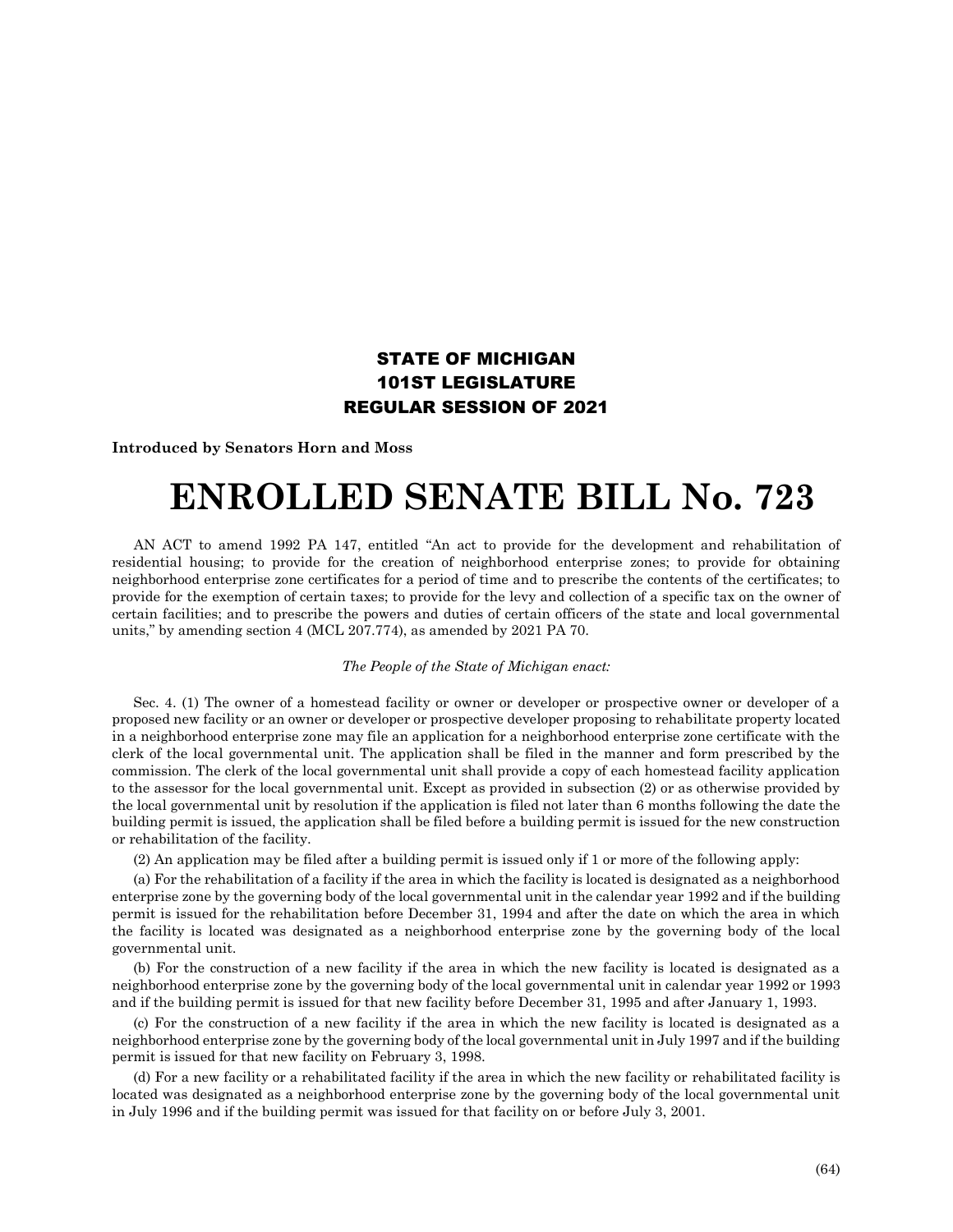(e) For a new facility or a rehabilitated facility if the area in which the new facility or rehabilitated facility is located was designated as a neighborhood enterprise zone by the governing body of the local governmental unit in October 1994 and if the building permit was issued for that facility on or before April 25, 1997.

(f) For the construction of a new facility if the area in which the new facility is located is designated as a neighborhood enterprise zone by the governing body of the local governmental unit in September 2001 and if the building permit is issued for that new facility on March 3, 2003.

(g) For a rehabilitated facility if all or a portion of the rehabilitated facility is a qualified historic building.

(h) For the construction of a new facility if the area in which the new facility is located is designated as a neighborhood enterprise zone by the governing body of the local governmental unit in July 1993 and the new facility was a model home.

(i) For the construction of a new facility if the area in which the new facility is located is designated as a neighborhood enterprise zone by the governing body of the local governmental unit in August 2004 and if building permits were issued for that facility beginning November 5, 2002 through December 23, 2003.

(j) For a homestead facility.

(k) For the construction of a facility if the area in which the facility is located was designated as a neighborhood enterprise zone by the governing body of the local governmental unit in July 2003, and if the building permit was issued for that facility in June 2004.

(*l*) For a new facility or a rehabilitated facility if the area in which the new facility or rehabilitated facility is located was designated as a neighborhood zone by the governing body of the local governmental unit in February 2004 and if the building permit for that facility was issued in August 2003 or January 2005.

(m) For the construction of a facility if the area in which the facility is located was designated as a neighborhood enterprise zone by the governing body of the local governmental unit in June 2007 and if the building permit was issued for that facility after November 30, 2004 and before November 1, 2006.

(n) For the construction of a facility if the area in which the facility is located was designated as a neighborhood enterprise zone by the governing body of the local governmental unit on July 1, 2005 and if the building permit was issued for that facility after April 5, 2006 and before May 1, 2007.

(o) For the construction of a new facility if the area in which the new facility is located is designated as a neighborhood enterprise zone by the governing body of the local governmental unit in April 2003 and if the building permit was issued for that facility in April 2008 or September 2008.

(p) For the construction of a facility if the area in which the facility is located was designated as a neighborhood enterprise zone by the governing body of the local governmental unit in September 2012 and if the building permit was issued for that facility after December 1, 2004 and before December 30, 2004.

(q) For the construction of a new facility if the area in which the new facility is located was designated as a neighborhood enterprise zone by the governing body of the local governmental unit in July 1996 and if the building permit was issued for that facility in October 2017.

(3) The application shall contain or be accompanied by all of the following:

(a) A general description of the homestead facility, new facility, or proposed rehabilitated facility.

(b) The dimensions of the parcel on which the homestead facility, new facility, or proposed rehabilitated facility is or is to be located.

(c) The general nature and extent of the construction to be undertaken.

(d) A time schedule for undertaking and completing the rehabilitation of property or the construction of the new facility.

(e) A statement by the owner of a homestead facility that the owner is committed to investing a minimum of \$500.00 in the first 3 years that the certificate for a homestead facility is in effect and committed to documenting the minimum investment if required to do so by the assessor of the local governmental unit.

(f) Any other information required by the local governmental unit.

(4) Notwithstanding any other provisions of this act, for any certificate issued as a result of the enactment of the amendatory act that added subsection (2)(c) or (p), the effective date of the certificate shall be the first day of the tax year following the year the certificate is approved by the commission.

(5) Notwithstanding any other provisions of this act, for any certificate issued as a result of the enactment of the amendatory act that added subsection  $(2)(d)$  or the amendatory act that added subsection  $(2)(e)$ , the effective date of the certificate shall be January 1, 2001.

(6) Notwithstanding any other provisions of this act, for any certificate issued as a result of the enactment of the amendatory act that added subsection  $(2)(j)$  or the amendatory act that added subsection  $(2)(k)$ , the effective date of the certificate shall be the first day of the tax year following the year the certificate is approved by the qualified assessing authority.